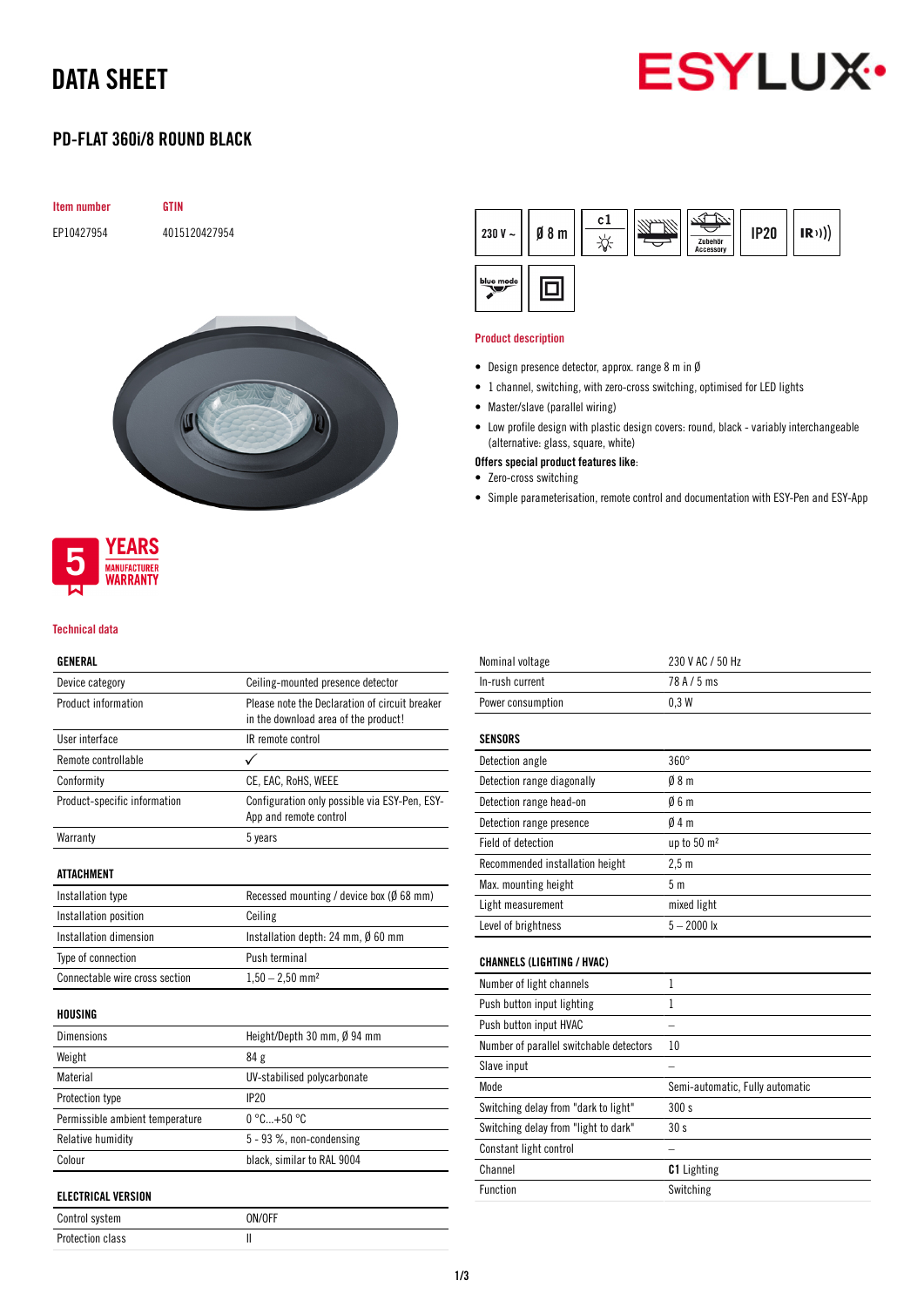## DATA SHEET



## PD-FLAT 360i/8 ROUND BLACK

| Item number                                                                                                      | <b>GTIN</b>       |                             |                       |                                  |
|------------------------------------------------------------------------------------------------------------------|-------------------|-----------------------------|-----------------------|----------------------------------|
| EP10427954                                                                                                       | 4015120427954     |                             |                       |                                  |
| 230 V/50 Hz<br>Switching capacity<br>2300 W/10 A (cos phi $= 1$ )<br>1150 VA/5 A (cos phi $= 0.5$ )<br>600 W LED | Push button input |                             |                       |                                  |
|                                                                                                                  |                   |                             | Impulse feature       |                                  |
|                                                                                                                  |                   |                             | Switch-off delay time | 60 s30 min (adjustable in steps) |
| Switch contact                                                                                                   |                   | make contact / non-floating |                       |                                  |

### Accessories

| <b>Product designation</b>        | <b>GTIN</b>   |
|-----------------------------------|---------------|
| Cover                             |               |
| FLAT COVER ROUND WH               | 4015120007231 |
| <b>FLAT COVER ROUND BK</b>        | 4015120007279 |
| <b>FLAT COVER ROUND GY</b>        | 4015120007316 |
| FLAT COVER LARGE ROUND WH         | 4015120428579 |
| FLAT COVER LARGE ROUND BK         | 4015120428098 |
| <b>FLAT COVER SQUARE WH</b>       | 4015120007248 |
| <b>FLAT COVER SQUARE BK</b>       | 4015120007286 |
| FLAT COVER GLASS ROUND WH         | 4015120007255 |
| FLAT COVER GLASS ROUND BK         | 4015120007293 |
| FLAT COVER GLASS ROUND GY         | 4015120007323 |
| FLAT COVER GLASS SQUARE WH        | 4015120007262 |
| <b>FLAT COVER GLASS SQUARE BK</b> | 4015120007309 |
| Mounting                          |               |
| FLAT MOUNTING SET IP20 FM         | 4015120426889 |
| COMPACT MOUNTING BOX IP20 SM BK   | 4015120426933 |
| COMPACT MOUNTING BOX IP54 SM BK   | 4015120426940 |
| Protection                        |               |
| <b>BASKET GUARD ROUND LARGE</b>   | 4015120425608 |
| <b>BASKET GUARD ROUND SMALL</b>   | 4015120425615 |
| Remote control                    |               |
| ESY-Pen                           | 4015120425356 |
| REMOTE CONTROL MDi/PDi            | 4015120425509 |